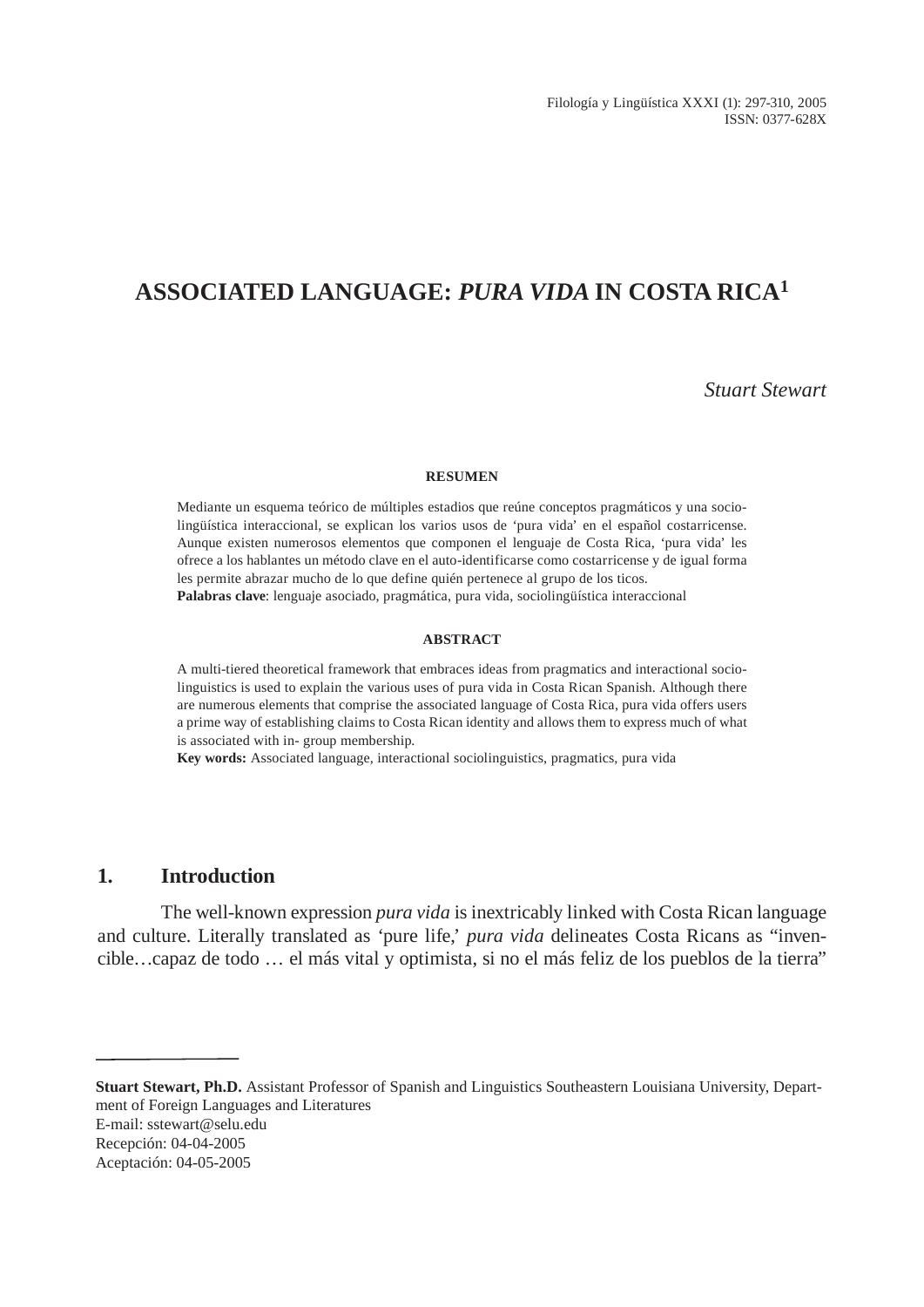(Echeverría 1999), 'invincible, capable of anything, vital and optimistic, perhaps the happiest people on earth.' The phrase was coined by the Mexican comedian Clavillazo, who employed it liberally in the jokes of his comedy act. He used the expression with such frequency that he was eventually cast in the starring role of a film entitled, *Pura Vida*. After the screening of the movie in Costa Rica in 1956, the expression started to become trendy there, first manifesting itself in the argot of the juvenile sector of the population in the 1970s (Varela 1999).2 Over the past several decades, *pura vida* has increased in popularity, and the two words now serve as the country's unofficial national motto.<sup>3</sup>

There are numerous linguistic elements that comprise the 'associated language' (Eastman and Reese 1981) of Costa Rica. Associated language links speech (or other forms of expression) with ethnic identity. Language is a prime way of establishing claims to identity and allows speakers to demonstrate their in-group membership. Utterance of *pura vida* allows Costa Ricans to display their "cultural solidarity and distinctiveness by speaking like [their] cohorts, be they ethnic, professional, or some age-grade …" (Eastman and Stein 1988: 188). While lexical items such as *ticos* (what Costa Ricans affectionately call themselves); *chunche* 'thingamagig;' *maje* 'dude, buddy;' *tuanis* 'cool, too nice,' and the use of *vos* (see Hasbun and Solís Hernández 1997; Murillo Rojas 1995) also fall within the realm of Costa Rican Spanish, knowledge of these dialectal features tends to be reserved for native speakers of Spanish or those non-native speakers who have more extensive knowledge of the Costa Rica's language and culture. By contrast, *pura vida* epitomizes this tiny Central American nation both within Costa Rica and in the outside world.

# **2. Theoretical bases for analysis**

A multi-tiered theoretical framework that embraces ideas from pragmatics and interactional sociolinguistics is essential to explain *pura vida*. Pragmatics (Levinson 1983; Mey 1993; Yule 1996) addresses the myriad occurrences in language that cannot be explained with traditional grammatical analysis. It embraces both social and societal dimensions and affords us a much fuller and deeper account of human behavior with regards to language. Pragmatics is built on the notion of context, a dynamic environment that highlights users rather than structures, and it sometimes offers the only possible or plausible account of discourse behavior.

The domain of interactional sociolinguistics (Goffman 1971; Gumperz 1982a and 1982b; Schiffrin 2001**;** Tannen 1984, 1989) showcases the interrelated activities of those engaged in discourse. As they take their turns in speech, interlocutors 1) create and search for structures, 2) convey meanings and 3) accomplish actions. The most prominent structural feature of discourse is its dialogic nature, i.e. speakers perform both linguistic and social acts as they draw on the resources provided by the language and culture: "Each instance of discourse is another instance of the laying out of a grammatical pattern or the expression of a belief, so each instance of discourse reinforces the patterns of language and the beliefs associated with culture" (Johnstone 2002: 42; see Brody 2003). Use of *pura vida* concisely articulates their world view and effects a type of kinship with others in their midst.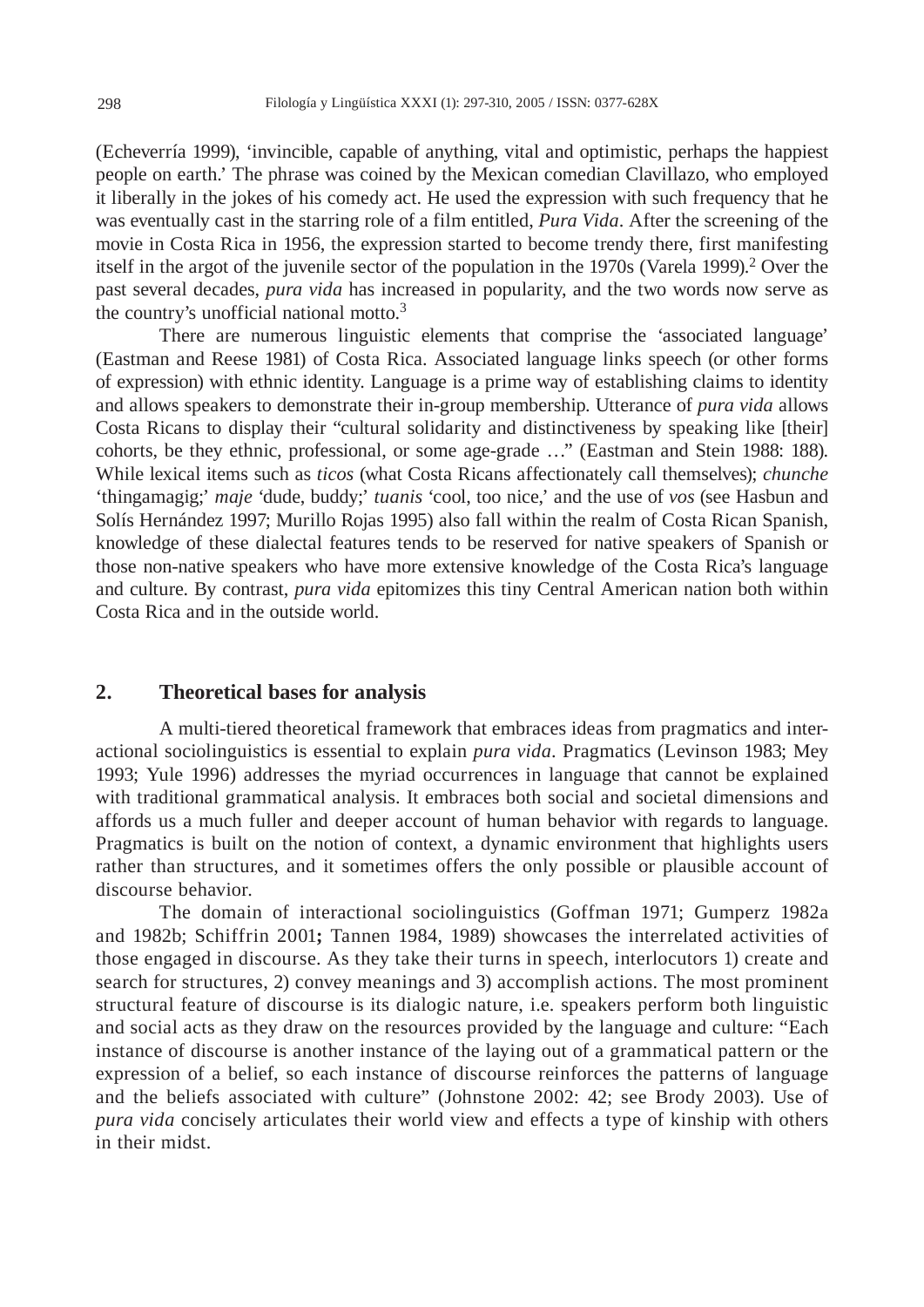# **3. Data and analysis**

My data comprise both examples of *pura vida* derived from 1) editorials and articles appearing in newspapers (on-line and hard copy), 2) commentaries on internet websites, 3) interviews and 4) face-to-face interactions (Stewart 2003; Trester 2003). While most exchanges occurred between native Costa Ricans, two involved participants in cross-language encounters (Stewart 2000), i.e. interactions between native speakers and non-native speakers of a language. In both of these cases, *pura vida* was uttered by native speakers of Costa Rican Spanish. I have glossed all Spanish examples with my English equivalents.

*Pura vida* is a key phrase in Costa Rican Spanish. Just as key words (Wierzbicka 1997) reveal important aspects of a cultural group, *pura vida* symbolizies Costa Rica and has become commonplace among speakers of all levels of society. Once confined to the speech of younger residents on the fringes of Costa Rican society, *pura vida* has permeated other sectors of the population, with little regard for age or social standing. Moreover, the expression has begun to appear in writing, enjoying additional exposure as a symbol of Costa Rican language and culture. My analysis will depict *pura vida* as a culturally rich, multifunctional expression that can be used effectively in a variety of contexts.4

# **4. Discursive uses of** *pura vida*

In its most basic form, *pura vida* functions as a conversational routine. Routines, integral elements of our everyday interactions, are context-sensitive interactional devices that carry both social and cultural meaning. To use them effectively, speakers must know their linguistic (how they are formed) and social (when they are appropriate) dimensions. Use of *pura vida* has been likened to that of the Italian  $\ll$ ciao  $\gg$  and the French  $\ll$  ca va $\gg$ <sup>5</sup> (see Duranti 1997a; Echeverría 1999; Trester 2003). In fact, usage of *pura vida* more closely mimics the Hawaiian *aloha* since both span a broader range.6

*Pura vida* assumes a pivotal role in greetings and/or leave-takings (Schegloff and Sacks 1973; see Duranti 1997a and 1997b; Foley 1997). Greetings operate as attention-getting devices, show recognition of another's presence, are highly predictable, and may work to establish or negotiate social solidarity between speakers. Leave-takings act in a similar fashion, serving as 'achievements' (Schegloff and Sacks 1973), or solutions, to the ending of a speech event.

When speakers employ *pura vida* in other domains, some do so metalinguistically (Jakobson 1960). Metalinguistic use involves using language to talk about language, while metalinguistic awareness displays knowledge that a speaker has about language. Speakers use *pura vida* pragmatically to invoke a particular context, display an attitude or establish social relations. They may also use the expression metapragmatically (Silverstein 1993), to describe the contextual aspects of "speech-as-action" or exhibit metapragmatic awareness as they articulate the appropriate context for *pura vida*.

#### **4.1. Greeting/leave-taking with pura vida**

As mentioned previously, *pura vida* operates as a greeting and a leave-taking, and frequently comprises adjacency pairs (Schegloff and Sacks 1973), a sequence of two utterances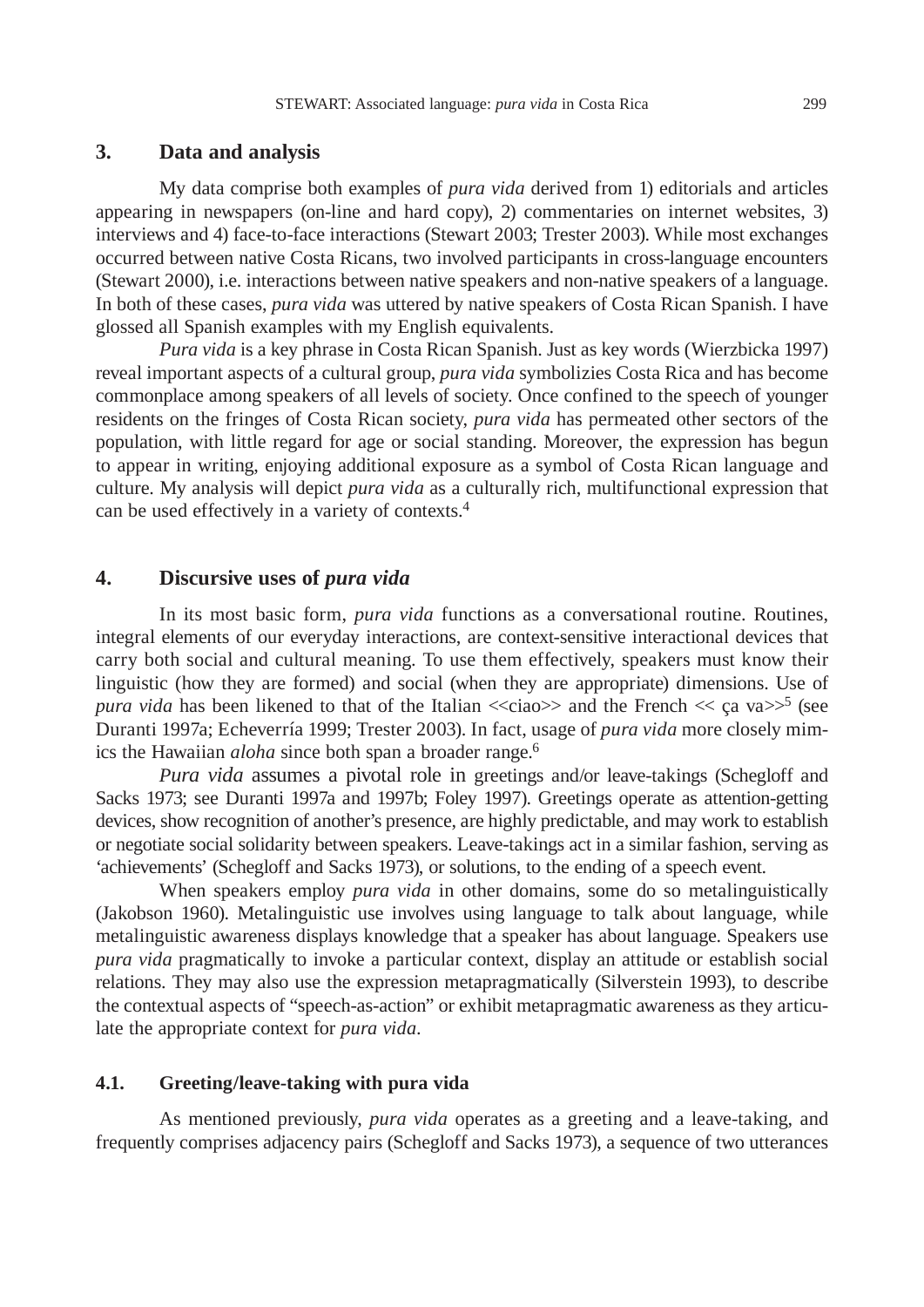by different speakers. Below, in an example from Trester (2003), two male speakers of Costa Rican Spanish are introduced to each other in a bar. *Pura vida* in their exchange illustrates "how we talk around here" (Schilling-Estes 1998):

| S1: Pura Vida.               | Hey, how's it going? |
|------------------------------|----------------------|
| S2: Pura Vida. $\frac{7}{4}$ | Great.               |

Trester notes that the greeting is "brief and somewhat cursory – effectively conveying that the interaction has begun and ended in the same moment" (see Sacks 1975: p. 3) — since the interlocutors' real attention was other-directed, at a woman of mutual interest. $8$  The perfunctory nature of their interaction aligns well with Duranti's (1997a) evaluation of a greeting's function as establishing a spatiotemporal unit of interaction; the single occurrence of a greeting in a single interaction as constitutes "minimal proper conversation" (Sacks 1975 cited in Duranti 1997b).

# **4.2. Leave-taking with** *pura vida*

Two females utter *pura vida* with two intended meanings:

b.

a.

| S1: Muy bien. Nos vemos mañana a<br>las cinco y media | Good. Tomorrow at 5:30. |
|-------------------------------------------------------|-------------------------|
| S2: Pura vida. Hasta mañana                           | Okay. See you tomorrow. |
| S1: Pura vida.                                        | Bye.                    |

For these two women in friendly conversation, *pura vida* serves a two-fold purpose, for S2 as confirmation of a 5:30 meeting the next day and for S1 as an end to their conversation.

The male speaker below combines leave-taking with an affective expression of gratitude:

| c.                                              |                                  |
|-------------------------------------------------|----------------------------------|
| S1: Aquí estamos                                | Here we are.                     |
| S2: Muchas gracias, señor.                      | Thank you very much, sir.        |
| (Reads meter and hands T 2,000 <i>colones</i> ) | for a 250 $\mathit{colon}$ fare) |
| S1: Su cambio, señora.                          | Your change, ma'am.              |
| S2: Para Ud.                                    | Keep it.                         |
| S1: ¡Pura vida!                                 | Awesome/thanks/goodbye!          |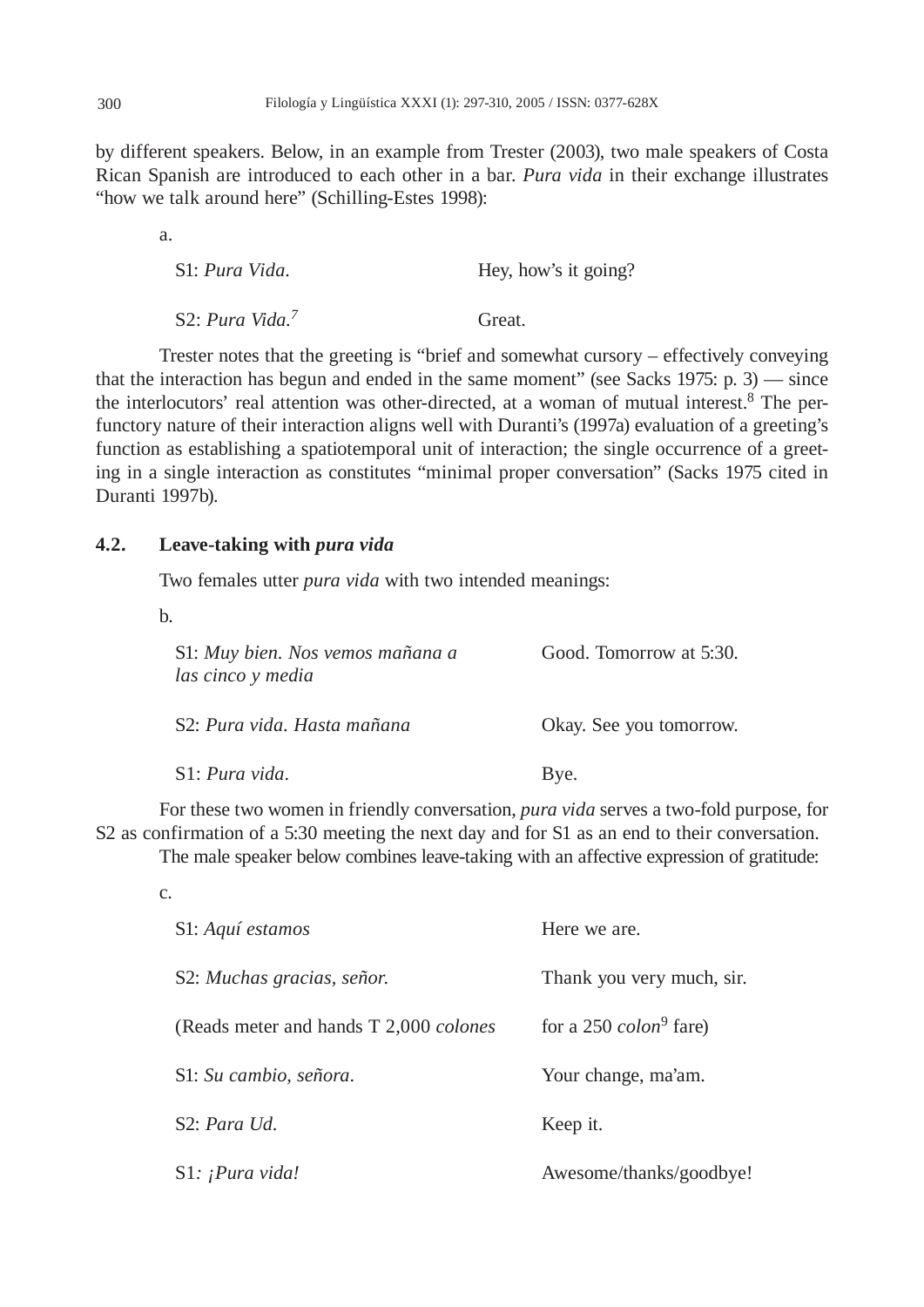This cross-language encounter occurred between a taxi driver and me. I offered what the taxi driver perceived as an excessive tip, in appreciation for his patience and his safe driving, characteristics manifested infrequently among San José taxi drivers. Since tipping of this magnitude occurs rarely in Costa Rica, his reply of *pura vida* was appropriate.

# **4.3. Confirming with** *pura vida*

In an interview (Rivera 2003), between a sportswriter (S1) for *La Nación* and a boxer (S2) who was poised to defend his welterweight title in Las Vegas, the boxer elaborates after his utterance of *pura vida*:

d.

| S1: Campeón, ¿cómo están las cosas?                                                            | Champ, how are things?                                                |
|------------------------------------------------------------------------------------------------|-----------------------------------------------------------------------|
| S2: Pura vida. Estoy muy bien, te lo juro.                                                     | Great. I'm fine, I assure you.                                        |
| S1: ¿Cómo espera que sea la pelea?                                                             | How's the fight gonna go?                                             |
| S2: La cosa va a ser rápida. Lo voy a<br>noquear en dos rounds. No te preocupés. <sup>10</sup> | It's gonna be quick. I'm gonna knock<br>him out in two. Don't worry.' |

S2 initiates his response with *pura vida;* the additional verbage provides further evidence of his good condition. Such additional clauses are known as post-completion extensions, which are "products of speaker-recipient negotiation specifically aimed at achieving interactional ends" (Ford 1993: 102). These clauses are inserted at possible pauses in the discourse, as affirmations of previous statements or after interlocutors have demonstrated disbelief or lack of understanding.<sup>11</sup>

*Pura vida* is the standard answer from a Costa Ricans (comparable to the US, "Fine.") when asked how things are going. In the example below, a patient (S2) responds with *pura vida* when her doctor (S1) asks about her sore leg (Jara 2004):

e.

S1: *¿Cómo le va?* How's the leg? S2: *Pura vida*. Fine.

When the patient thought about her response after the fact, she noted that the medical context was rather inappropriate for the utterance of *pura vida*, a phrase typically reserved for more informal interactions. However, in this particular situation, she was so happy that the doctor was treating her with so much care and not causing her any undue pain. Her automatic response of *pura vida* was an expression of approval, gratitude and relief.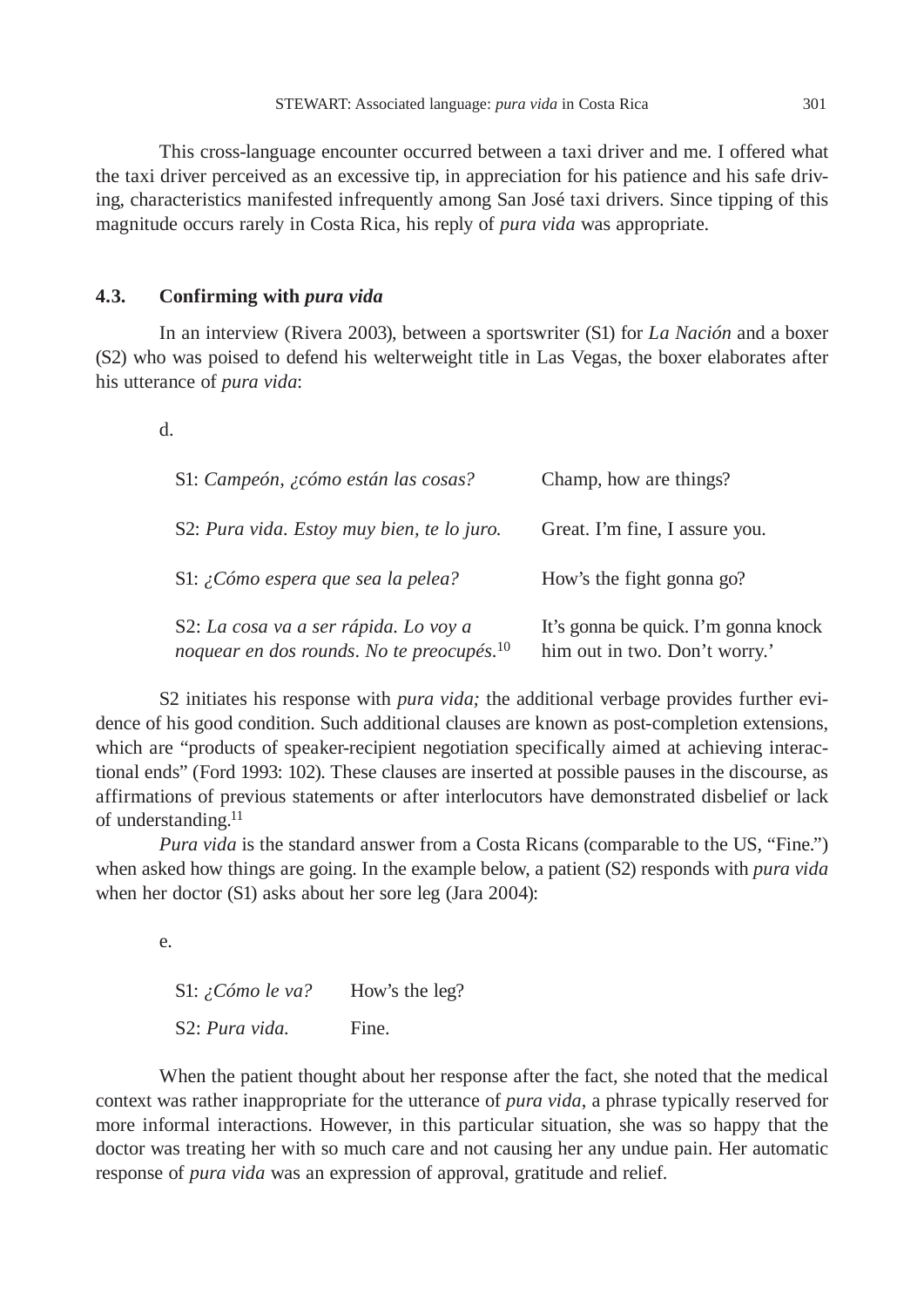# **4.4. Probing with** *pura vida*

*Pura vida* provides a further inquiry as to state of being in the following interchange (from Trester 2003) between a male disc jockey (S1) and a female caller (S2) into a Costa Rican radio station:

f.

| S1: Cómo está, Alejandra?                     | How are you, Alejandra? |
|-----------------------------------------------|-------------------------|
| S2: Bien. $\chi y$ usted?                     | Fine, and you?          |
| S1: Bien. Pura vida, ¿sí?                     | Good. Pura vida, right? |
| S2: Pura vida. Pura vida.                     |                         |
| S1: Ah bueno, <i>qué dicha!</i> <sup>12</sup> | Oh good! That's great!  |

Although the speakers have already greeted each other in lines 1-2, the DJ presses the caller by using *pura vida* to see just how well she is doing. This probe with *pura vida* illustrates how "social identity and ethnicity are established and maintained through language" (Gumperz and Cook-Gumperz 1982: 7).13

# **4.5. Evaluating with** *pura vida*

*Pura vida* positively reacts to an addressee in the example from Trester (2003) below:

g.

*Pero Don H, ¡Ud. se ve muy pura vida!* My, Harold, you are looking very well!<sup>14</sup>

*Pura vida* reflects the speaker's opinion of H's healthy appearance, echoing Echeverría's 1999 claim that *pura vida* functions "para calificar cualquier cosa que esté muy bien hecha o que sea muy agradable," 'to comment favorably on anything well done or particularly pleasing.'

The Costa Rican taxi driver (S1) quoted in the travelogue uses *pura vida* in a locally appropriate manner in response to his customer (S2) (Mannino 2004):

h.

S1: … where are you going tomorrow?

S2: Puerto Jiménez. I need to be at the Stanset terminal by two-thirty.

 S1: Well, then. My hotel is much closer to the terminal than any place in San José. No worries, my man. *Pura vida.15*

This usage may be interpreted in either of two ways: 1) as confirmation of the fact that he can take care of his customer in a timely fashion or 2) as a self-congratulation for having directed business towards 'his' hotel.16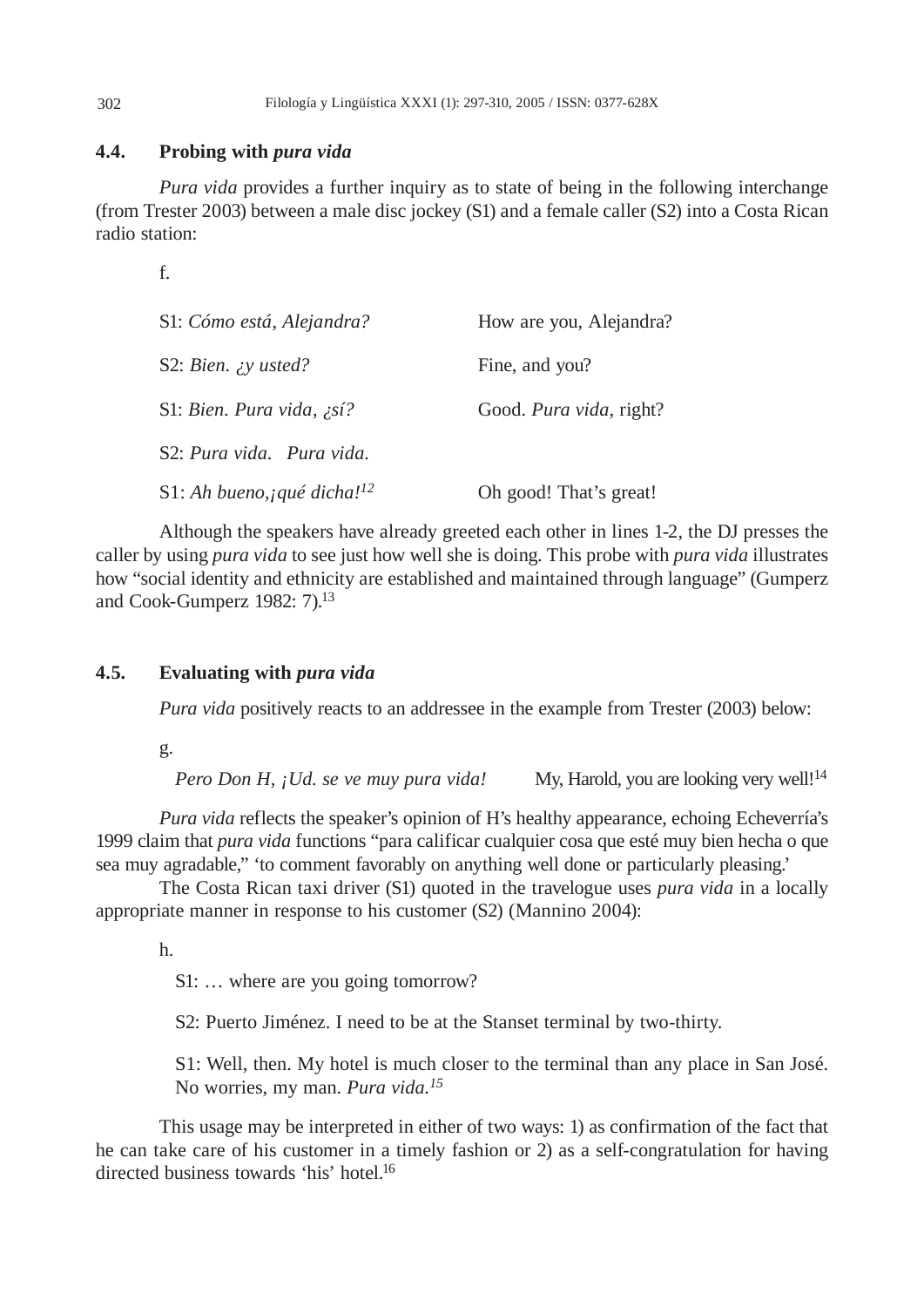#### **4.6. Distancing with** *pura vida*

The next interchange is part of an interview (Benavides 2003) between a writer (S1) for *La Nacion's TeleGuía* and a Costa Rican journalist (S2) who is working for *Televisa* on *Gran Musical*, a very popular program on Mexican TV:

i.

|  | S1: ¿Qué sigue ahora? |
|--|-----------------------|
|  |                       |

 S2: *Seguir trabajando y aprovechar toda la oportunidad de aprender de quienes saben hacer televisión en grande y así poder ser mejor. Disfrutaré mucho de mi trabajo en Gran Musical y diré 'pura vida' en cada una de mis entrevistas para que no se les olvide (ni se me olvide) de donde vengo.*

Keep on working and take advantage of every opportunity to learn from those who know how to succeed in TV and learn how to be better. I will enjoy my work on *Gran Musical* to the fullest, and I'll say, '*Pura vida'* in every interview so that they don't forget where I come from (and neither do I).

What's next?

The interviewee's pragmatic use of *pura vida* illustrates the divergence aspect of accommodation theory (Giles 1973; Giles, Coupland & Coupland 1991), i.e. the use of a lexical item to accentuate a speaker's difference from their interlocutor(s). *Pura vida,* which distances S2 from her audience, illustrates her metapragmatic awareness and reaffirms her identity as Costa Rican.

#### **4.7. Explaining** *pura vida*

Costa Rican awareness of the status of *pura vida* is highlighted in the example below. The grandfather's instructions to his grandson (S2) allows him to model language that functions as a claim to group membership (Johnstone 2002):

| $\mathbf{j}$ . |                                         |                                       |
|----------------|-----------------------------------------|---------------------------------------|
|                | S1: Dame la mano. ¡Dame la mano!        | Give me your hand. Give me your hand! |
|                | S2: [Says nothing, but offers his hand] |                                       |
|                | S1: Diga, "¡Pura vida!"                 | Say, "Pura vida!"                     |
|                | S2: $i$ Pura vida!                      | Pura vida!                            |

This interchange, which reflects the grandfather's metapragmatic awareness, is comparable to one between US interlocutors where a child learns the gesture and speech combination that accompanies the 'high five.' *Pura vida* as spoken by the grandfather demonstrates for the child one of the typical discursive practices of the Costa Rican speech community. This interaction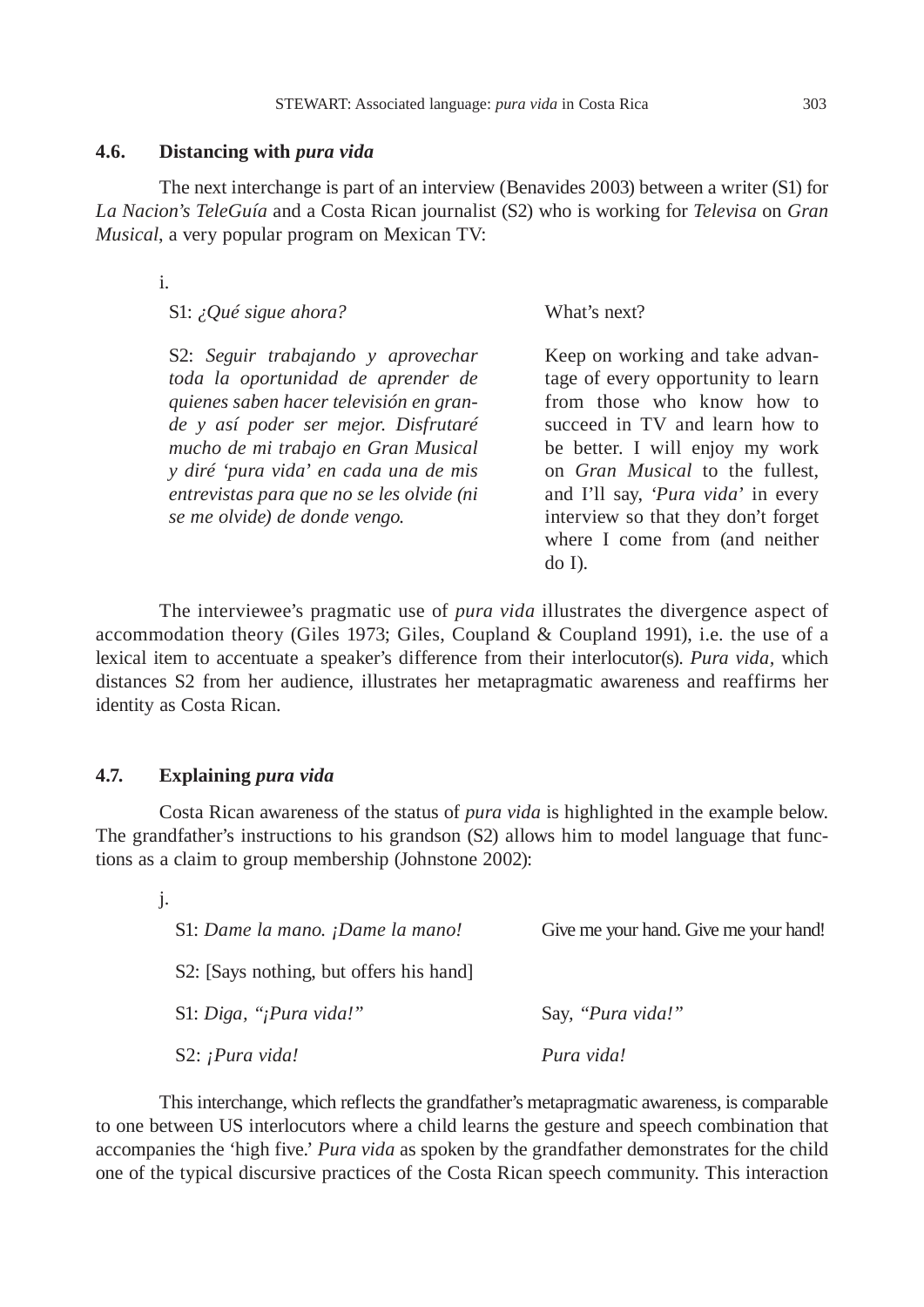showcases the cultural and social aspects of language, and demonstrates how discourse and its structure serve as "the actual medium through which knowledge (cultural and social) is produced, conceived, transmitted, and acquired by members of society" (Sherzer 1987: 30).

# **4.8. Adopting** *pura vida*

Native speakers may seize an opportunity to introduce a visitor to this emblematic expression, as in example 10 between a hotel employee (S2) and a guest (S1). S2's explanation of PV and description of when to use it reveal metalinguistic use and awareness:

k.

| S1: $i$ Qué tal?    | How's it going? |
|---------------------|-----------------|
| S2: Hola, muchacho. | Hey, dude.      |

"The boy came in from outside and explained that Costa Ricans don't say *qué tal*, they say *pura vida*, which means 'pure life'."

 S2: It's because the pace of life here is slow and tranquil, and we live life somewhat purely. And the people are also kind. Like us.

 S1: Well, *pura vida*, friend. I'm hungry. Where's the nearest place to eat?<sup>17</sup>

The hotel guest acknowledges the native speaker's explanation of *pura vida* by claiming it as his own, inserting it into his very next turn18 This use of *pura vida* is pragmatic and lends support to the argument that we accommodate<sup>19</sup> to our interlocutors to display our subcultural solidarity (Eastman and Reese 1981: 113).

Metalinguistic use and awareness and metapragmatic use and awareness show that Costa Ricans are conscious of the status of *pura vida* as a key phrase. The next examples are excerpts from articles by three different Costa Rican journalists, all of which appeared in the on-line edition of *La Nación*, Costa Rica's largest daily newspaper.

# **4.9. Defining** *pura vida*

Varela (1999) provides a simple metalinguistic definition that identifies appropriate contexts for the use of *pura vida*:

l.

[*Pura vida* es] *un modismo aplicado para saludar, despedirse, agradecer o simplemente para mostrar admiración hacia una situación, objeto o persona* 

a saying used to greet, say goodbye, thank or simply to express admiration towards a situation, object or person.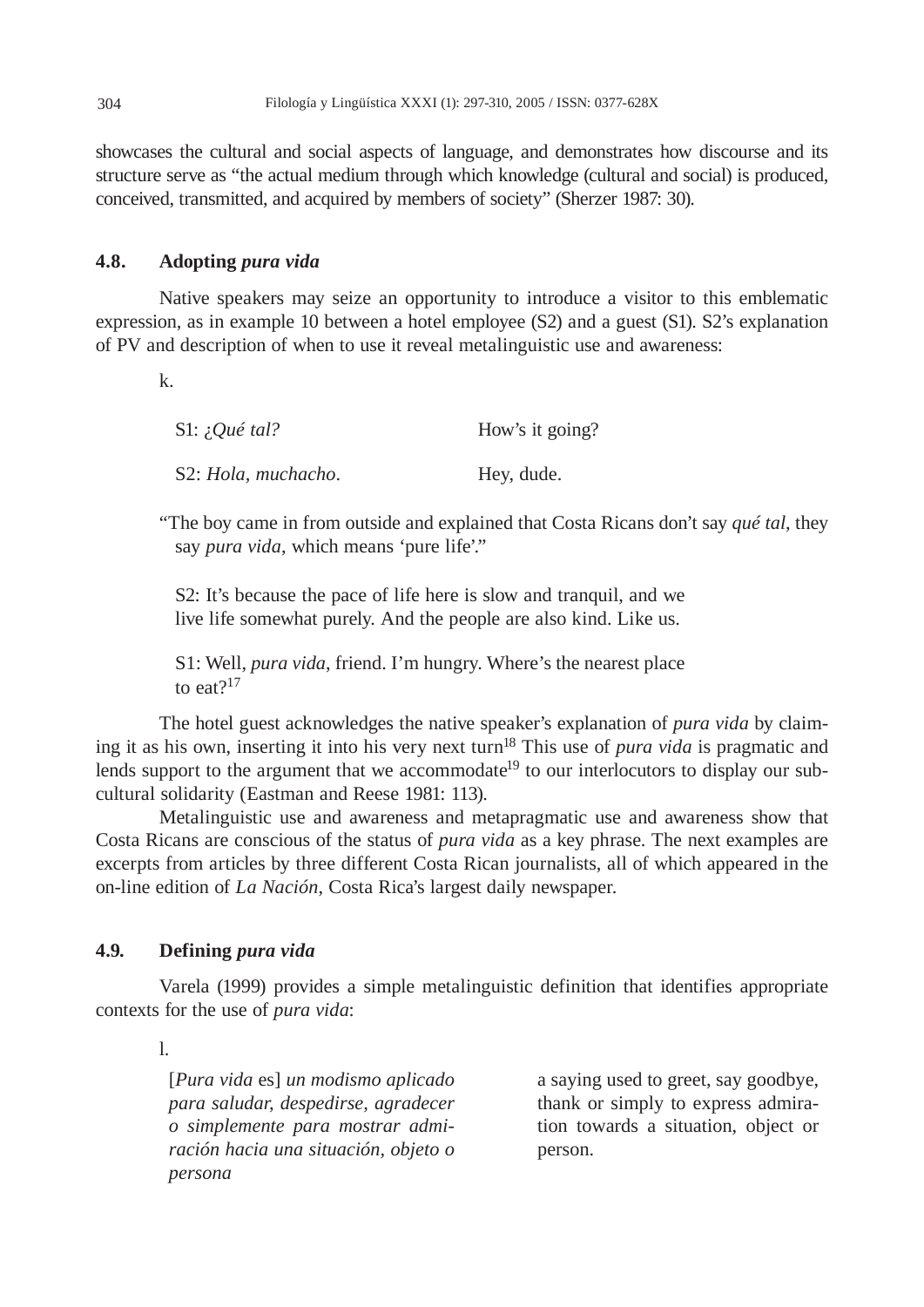Echeverría's (1999) metalinguistic and metapragmatic usage invokes a metaphor that assists readers in more readily capturing the essence of *pura vida*:

m.

*Gran parte del encanto de esa frase* [*pura vida*] *nace de su candor: es una negación total de la muerte. No en el sentido de pretender la inmortalidad, sino en el de no admitir la presencia de la muerte en el momento, en el cuerpo, en la mente.*

Much of the charm of this phrase comes from candor. It is a total denial of death. Not in the sense of feigning immortality, but of refusing to acknowledge death in the body or mind at the present moment.

In a response to Echeverría's article, Vargas (1999) displays increased metapragmatic awareness as he contrasts two lifestyles for which *pura vida* might be an appropriate description:

n.

| BK - la existencia superficial  | an empty life involving a person    |
|---------------------------------|-------------------------------------|
| y absurda, el vacilón que atur- | who has little ambition and lots of |
| de y que mata el tiempo         | time on his hands                   |
| ZK - la vida que lleva rumbo    | a life with direction, an authentic |
| cierto, la vida auténtica       | life'                               |

Previous examples define contextual appropriateness, offer possible meaning and make philosophical

comparisons, each one proposing a more complex explanation of *pura vida*.

# **4.10. Seeking** *pura vida*

The author of the following excerpt, which appeared in the personal ads of *La Nación*  (author unknown 2004), uses *pura vida* adjectivally to elicit a potential mate:

o.

*Buscando una bonita relación afectiva y de amistad con una mujer profesional costarricense soltera, menor de 35 años, que sea alegre, positiva y pura vida.*

Looking for a friendly, affectionate relationship with a single, professional Costa Rican woman who is under 35, happy, positive and *pura vida.'*

His pragmatic usage indicates his desire that the responder be *pura vida*, an obviously attractive quality.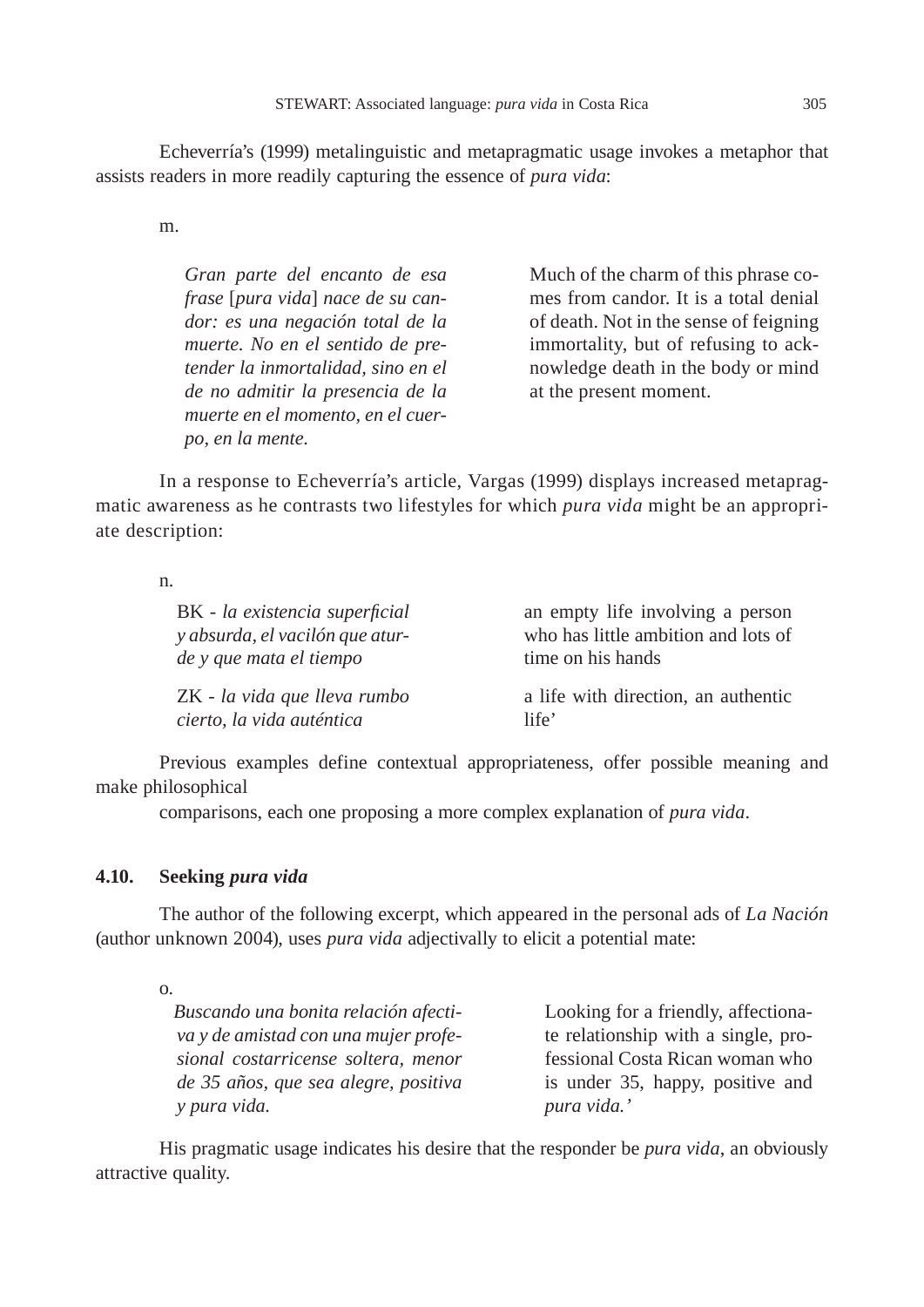# **5. Summary and suggestions for further research**

The examples presented, which were collected from a wide variety of sources, confirm that *pura vida* pervades Costa Rican language and society. The migration pattern of *pura vida —* from argot to mainstream speech to written discourse — and contextual elaboration of meaning suggest that this vital expression of life and language in Costa Rica is gaining in status as a marker of ethnic and social identity. Interlocutors of various ages and occupations were shown not only to employ *pura vida* liberally but also to display awareness of its broad semantic range, its varied contextual environments and its cultural significance.

Since data were collected mostly in the San José metropolitan area, comparison of speech in urban and rural areas could provide further evidence to support my claims. Investigations into the use of *pura vida* by speakers of other dialects of Central American Spanish could certainly prove useful.<sup>20</sup> Although I narrowed the focus of this investigation to *pura vida* in the speech and writings of native speakers, other of my data reflect ample usage by non-native speakers of Spanish as well. The appropriation of this unique piece of associated language by outsiders indicates that additional research could reflect even more diverse patterns of usage.

# **Notes**

- 1. Thanks to Jill Brody, Hugh Buckingham, Nancy Joe Dyer, Carla Jara, Dianna Laurent, Christine Martin, Joey Sandrock, Joel Sherzer and Billie Stewart for their comments on earlier drafts of this paper. And thanks to Laura Zammit at Southeastern's Center for Faculty Excellence for her help in formatting this article.
- 2. The Spanish philologist Arturo Agüero suggests that a possible reason for its surge in popularity was to distinguish Costa Rica from its Central American neighbors, many of which did not enjoy the same political and economic stability (cited in Varela 1999).
- 3. *Pura vida* has been proclaimed by www.costarica.com as worthy of being Costa Rica's national motto.
- 4. A parallel can be drawn between how formulaic routines and gestures (thumbs up in Brazilian Portuguese and pointed lip gestures among Kuna Indians) are elaborated in context (Sherzer 2004; see Sherzer 1994).
- 5. According to some native speakers of French and Italian, both of these phrases can be used outside of the realm of greetings and leave-takings, but not nearly to the extent that *pura vida* is used in Spanish. Thanks to Drs. Lucia Harrison, Evelyne Bornier and Anna Rocca for their insight on this matter.
- 6. *Aloha*, which is used as both a greeting and a leave-taking in Hawaii, can also be used as a modifier, as in '*aloha* spirit,' which can be used to describe a kind and gentle spirit. Thanks to Dr. Claudia Salcedo for this insight.
- 7. Repetition is a common component of adjacency pairs, and functions to respond to, ratify and/or agree with the prior utterance (Johnstone 1987; see Merritt 1984).
- 8. This minimal exchange of information is representative of Malinowski's (1923) notion of phatic communion.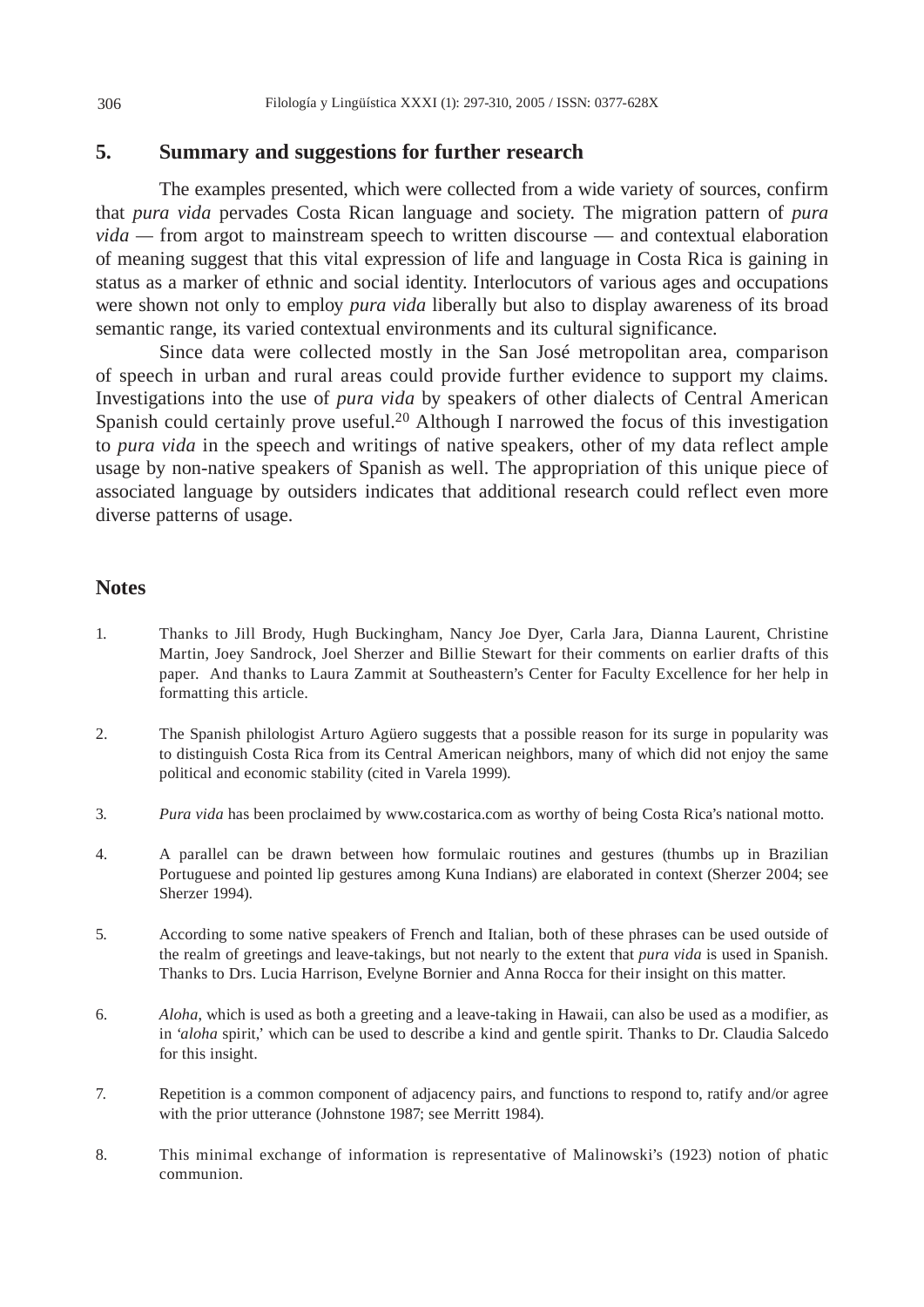- 9. The *colon* is the official currency of Costa Rica. The exchange rate was approximately 395 *colones* per US dollar.
- 10. Note the usage of the 'vos' form, which is a feature of some some dialects of Spanish, especially that of Costa Rica. For further information on this form, see Murillo Rojas 1995 and Hasbun and Hernández 1995.
- 11. The additional wording conforms to Nofsinger's (1991) definition of 'assertive,' as it displays a speaker's belief in the propositional content of the utterance.
- 12. *¡Qué dicha!* is another distinctly Costa Rican expression.
- 13. This affirms Duranti's notion that greetings are a "near-boundary occurrence" (1997a: 68) that are close to the beginning of a social encounter but not necessarily the first words spoken.
- 14. Trester's translation may be somewhat misleading due to the fact that 'Don H' could be translated as Mr. X.
- 15. This is reminiscent of Bobby McFadden's song that advises, "Don't worry, be happy!"
- 16. It is commonplace in Costa Rica for taxi drivers to form alliances with particular hotels. What the result of this particular fare being directed to the hotel in question is not known.
- 17. The non-native speaker's usage of *pura vida* reflects "use of a group's language to lay claims to cultural attributes associated with its members" (Eastman and Stein 1993: 188; see Stewart 2004).
- 18. This use of *pura vida* by an English speaker comes from data for an article in progress regarding the usage of the expression by non-native speakers of Spanish.
- 19. The use of *pura vida* by the non-native speaker shows accommodation to the native speaker. For further information on accommodation in a second language context, see Beebe and Zuengler 1983; Beebe and Giles 1984; and Giles *et al.* 1991.
- 20. *Pura vida* has also crept into the speech of some Nicaraguan speakers of Spanish, according to two Costa Rican women, Carla Jara and Gabriela Gutiérrez. This is undoubtedly due to the proximity of Nicaragua and to the huge influx of Nicaraguan immigrants in search of improved economic conditions.

# **Bibliography**

- Author unknown. 2004. "Buscando pares" [Electronic version], *La Nación*: San José: Costa Rica, 6/03/04.
- Baugh, John and Joel Sherzer (eds.) *Language in Use: Readings in Sociolinguistics*. New Jersey: Prentice-Hall, Inc.
- Beebe, Leslie and Howard Giles. 1984. "Speech-accommodation theories: a discussion in terms of second-language acquisition". *International Journal of the Sociology of Language.* 46, 5-32.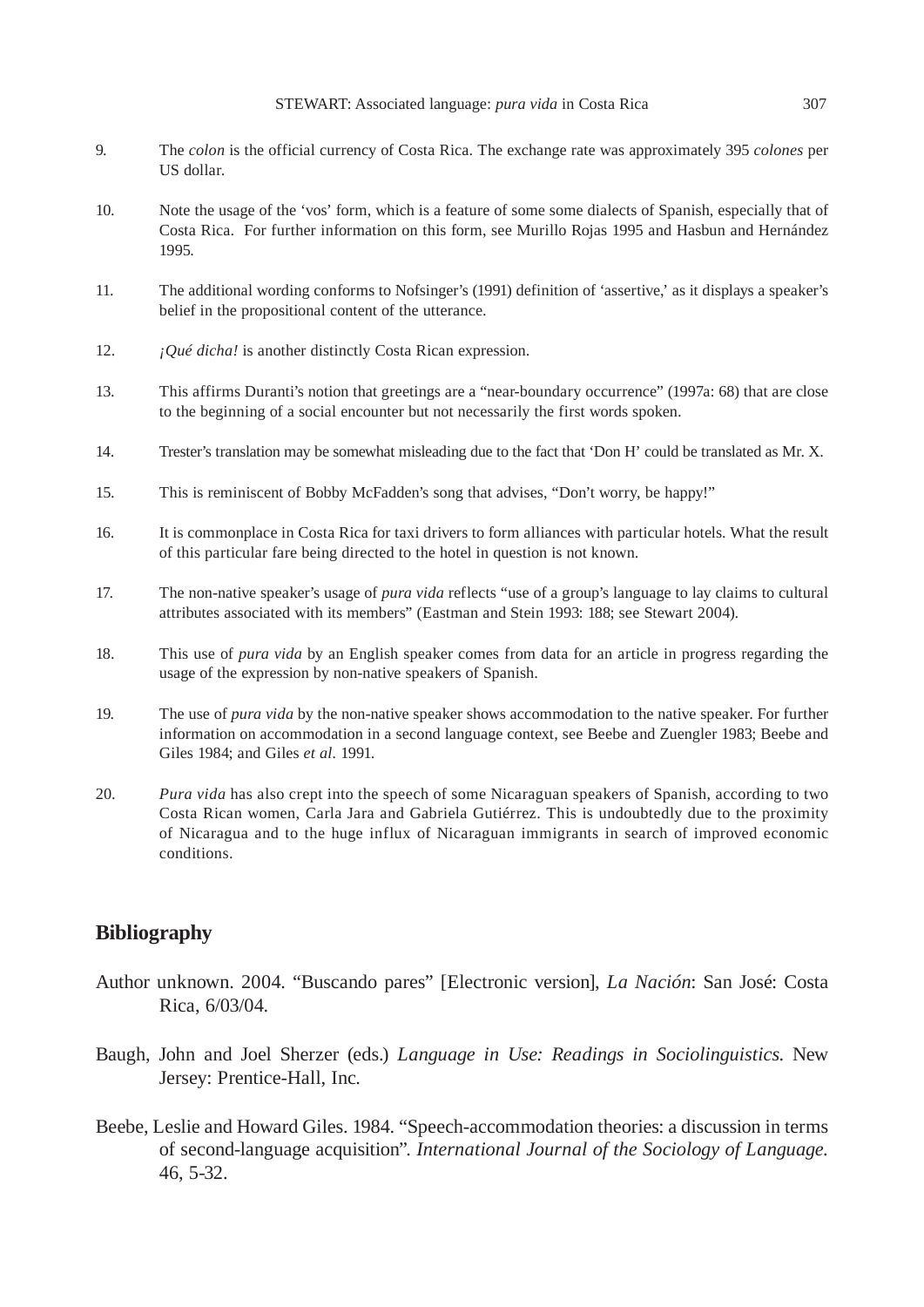- Beebe, Leslie and Jane Zuengler. 1983. "Accommodation Theory: An Explanation for Style Shifting in Second Language Dialects". In: Wolfson and Judd (eds.), 195-213.
- Benavides, Rogelio. 2003. "Corona por Verónica" [Electronic version]. San José, Costa Rica: *La Nación*, 3/16/03.
- Brody, Jill. 2003. "A Linguistic Anthropological Perspective on Language and Culture in The Second Language Classroom". In: D. Lange and R. Paige (eds.), 37-51.
- Duranti, Alessandro. 1997a. "Universal and Culture-Specific Properties of Greetings". *Journal of Linguistic Anthropology.* 7 (1), 64-97.
- Duranti, Alessandro. 1997b. *Linguistic Anthropology*. Cambridge: Cambridge University Press.
- Eastman, Carol M. and Thomas C. Reese. 1981. "Associated Language: How Language and Ethnic Identity are Related". *General Linguistics.* 21 (2), 109-16.
- Eastman, Carol M. and Roberta F. Stein. 1993. "Language Display: Authenticating Claims to Social Identity". *Journal of Multilingual and Multicultural Development.* 19 (3), 187-202.
- Echeverría, Carlos Fernández. 1999. *Pura vida* [Electronic versión]. San José, Costa Rica: *La Nación*, 3/2/99.
- Foley, William A. 1997. *Anthropological Linguistics: An Introduction*. Oxford: Blackwell.
- Ford, Cecilia. 1993*. Grammar in interaction: adverbial clauses in English conversations*. Cambridge: University Press.
- Giles, Howard. 1973. "Accent mobility: A model and some data". *Anthropological Linguistics.* 15, 87-105.
- Giles, Howard, Justine Coupland and Nikolas Coupland (eds.) 1991. *Contexts of Accommodation.* Cambridge: University Press.
- Goffman, Erving. 1971. *Strategic Interaction*. Philadelphia: University of Pennsylvania Press.
- Gumperz, John. 1982a. *Discourse Strategies*. Cambridge: Cambridge University Press.
- Gumperz, John. (ed.) 1982b. *Language and Social Identity*. Cambridge: Cambridge University Press.
- Gumperz, John and Jenny Cook-Gumperz. 1982. "Introduction". In J. Gumperz (ed.), 1-21.
- Hasbún, Leyla and Mayra Solís Hernández. 1995. "An Analysis of Assymmetric Use of Pronominal Address Forms in a Costa Rican Community". *Revista de Filología y Lingüística de la Universidad de Costa Rica.* 23(2), 139-52.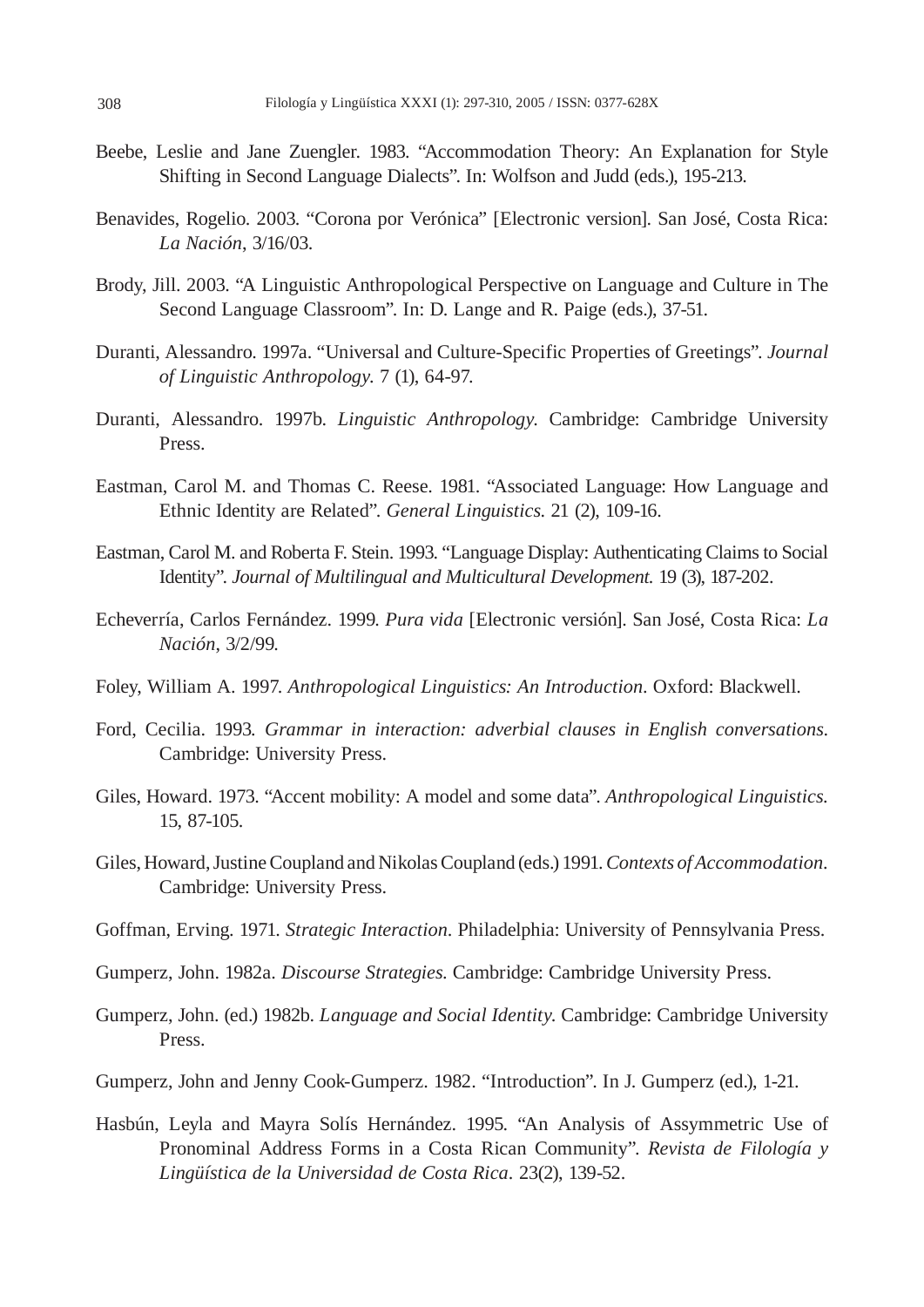- Jakobson, Roman. 1960. "Closing Statement: Linguistics and Poetics". In: T. A. Sebeok (ed.), 389-429.
- Jara, Carla. 2004. Personal communication.
- Johnstone, Barbara. 1987. "Perspectives on Repetition: An Introduction". *Text.* 7(3), 205-14.
- Johnstone, Barbara. 2002. *Discourse Analysis*. Oxford: Blackwell.
- Lange, D. L. and R. M. Paige (eds.), *Culture as the Core.* Connecticut: Information Age Publishing.
- Levinson, Stephen. 1983. *Pragmatics*. Cambridge: Cambridge University Press.
- Lucy, J. (ed). *Reflexive Language.* New York: Cambridge University Press.
- Malinowski, Bronislaw. 1923. "The problem of meaning in primitive languages". In: C. K. Ogden and I. A. Richards (eds.), 296-336. http://www.toasted-cheese.com/ezine/4-2/ mannino.htm
- Merritt, Marilyn. 1984. "On the Use of 'OK' in Service Encounters". In: J. Baugh and J. Sherzer (eds), 139-47.
- Mey, Jacob. 1993. *Pragmatics.* Oxford: Blackwell.
- Murillo Rojas, Marielos. 1995**. "**Pronominal Forms of Address in Costa Rican Preschool Children: Spontaneous Conversations". *Revista de la Universidad de Costa Rica*. 19 (1), 17-27.
- Nofsinger, Robert E. 1991. *Everyday Conversation.* Newbury Park: Sage.
- Ogden, C. K. and I. A. Richards (eds.), *The Meaning of Meaning*. Cambridge: University Press.
- Rivera, Arnoldo J. 2003. "Ricky quiere subir ya al ring" [Electronic version]. La Nación: San José, Costa Rica, 07/09/03.
- Sacks, Harvey. 1975. "Everyone has to lie". In: J. Sanches and B. Blount (eds.), 57-90.
- Sanches, J. and B. Blount (eds.), *Sociocultural Dimensions of Language Use.* New York: Academic Press.
- Sayahi, Lofti (ed.), *Selected Proceedings of the First Workshop on Spanish Sociolinguistics*. Somerville: Cascadilla Proceedings Project.
- Schegloff, Emanuel and Harvey Sacks. 1973. "Opening up closings". *Semiotica.* 8: 289-327.
- Schilling-Estes, Natalie. 1998. "Investigating 'self-conscious' speech: The performance register in Ocracoke English". *Language in Society.* 27, 53-83.